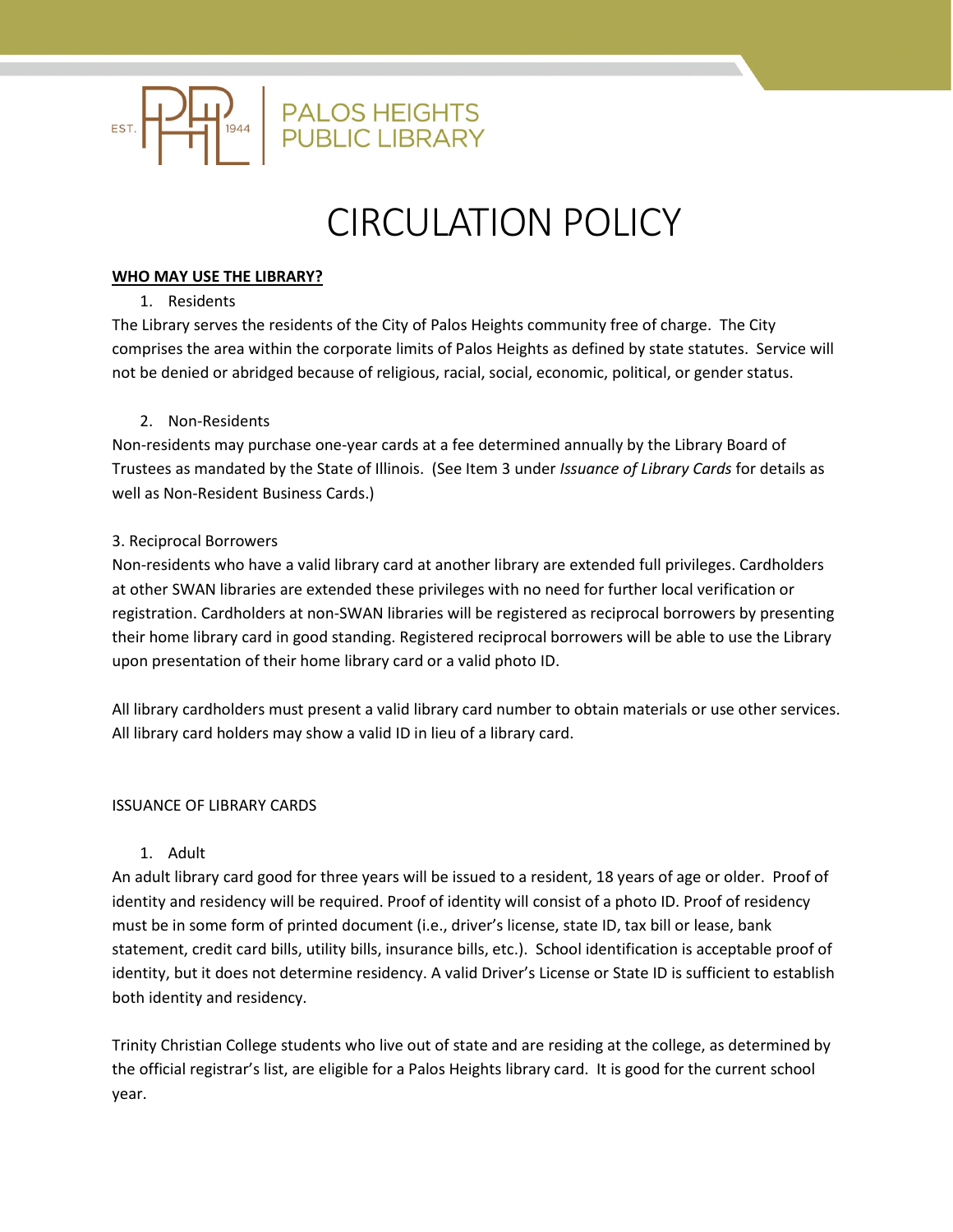# 2. Juveniles

A juvenile card good for three years may be issued to a child under 18 years of age. The application must be signed by a parent/guardian who is a Palos Heights resident and who will be responsible for the child and his/her library activities. Computer access for children is granted when the parent/guardian initials computer usage on the application.

## 3.

# A. Non-Residents

Non-resident cards are issued on a per-household basis for the sum to be determined by the Library's Board of Trustees on an annual basis. A non-resident card is good for one (1) year from month of issuance. No refunds are given for any unused portion of the year, and cards are non-transferable.

Non-Resident cards will indicate "non-resident," and the Library's computer database notes will say "non-resident."

A non-resident card will be issued at no charge to anyone under the age of 18 who lives in an area unserved by a public library and for whom the Palos Heights Public Library is the nearest public library to their residence.

# B. Business Cards (Non-Resident Property Owner)

The non-resident fee shall not apply to a non-resident who, as an individual or as a partner, principal stockholder, or other joint owner, owns taxable property or is a senior administrative officer of a firm, business, or other corporation owning taxable property within the district, upon presentation of the most recent tax bill upon that taxable property, provided that the privileges and use of the library is extended to only one such non-resident for each parcel of taxable property.

The library card good for one year shall accord the non-resident property owner cardholder all the services the issuing public library provides its residents.

# C. Staff Cards

PHPL cards are issued as a courtesy to staff members who do not live in the city of Palos Heights. The staff card will be valid while the person is employed at the library.

# 4. Lost Cards

A fee of \$2.00 shall be charged for a new card in the event of a lost, stolen, or willfully damaged card. Expired cards are replaced at no charge. It is the responsibility of the cardholder to notify the Library in the event that a card is lost or stolen.

# 5. Identification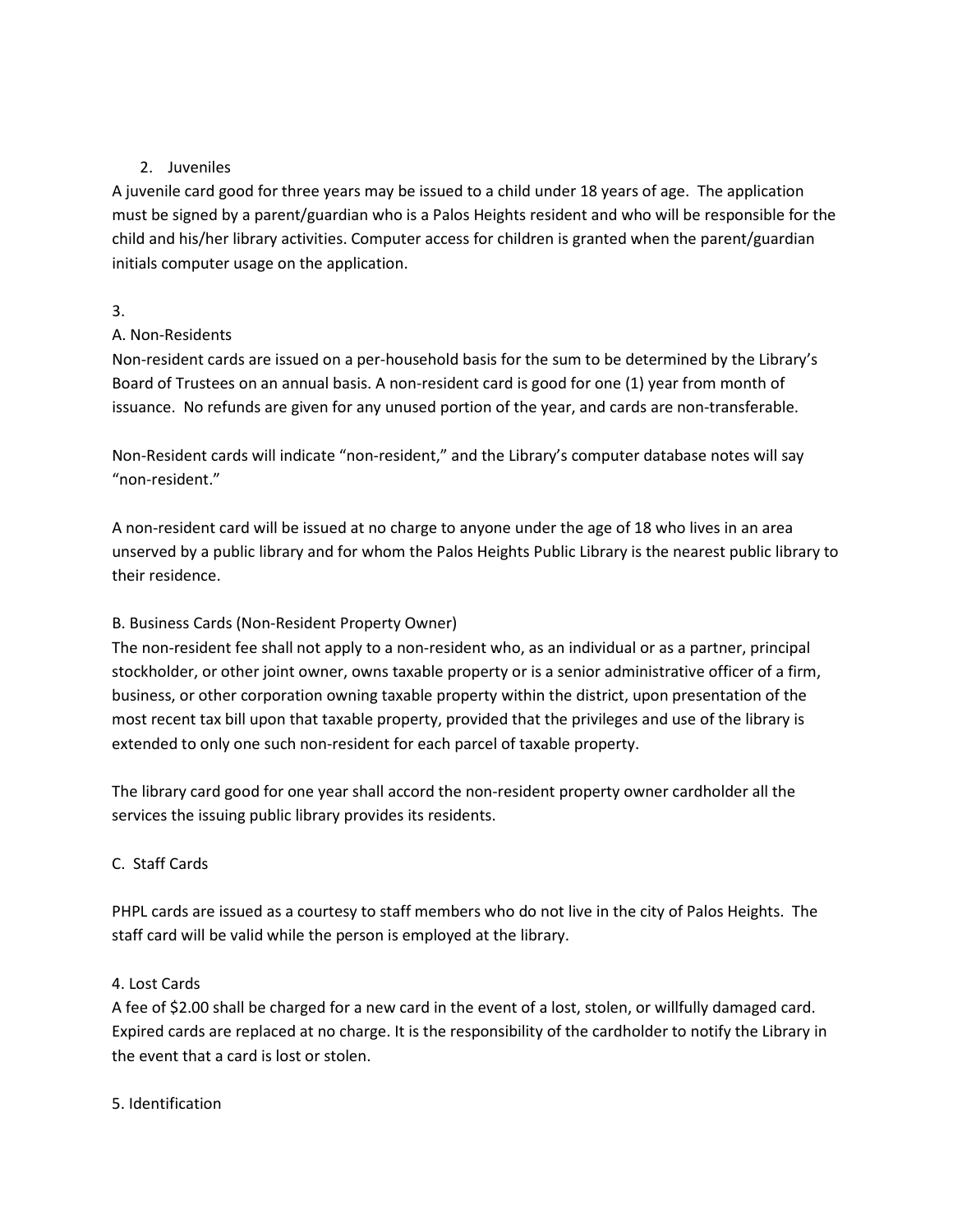Proof of identity will be required when requested.

## OVERDUE MATERIALS

Items will be loaned for the following durations: Books/Audiobooks/Playaways/Music CDs/Kits: 21 days (up to 2 renewals, depending on the item type) Videos/DVDs/Blu-Rays/Playaway Views: 7 days (no renewals) Other items: 7-21 days, depending on item type

Items that are eligible for renewal will be automatically renewed at the end of their borrowing period if there are no holds on them.

The Library does not charge fines for overdue materials. Any items that are overdue by 14 or more days will result in the cardholder's account being blocked until the item is returned. In rare cases, a cardholder's account may be blocked in less time.

Any items that are overdue by 42 days will be considered lost, and the cardholder will be billed for the items.

The Library will make a good faith effort to notify cardholders of the due dates of all items borrowed as well as when items have become overdue, long overdue, and are considered lost. Such notifications are a courtesy, and the Library incurs no responsibility if notifications are not received by the cardholder.

## DAMAGED AND LOST ITEMS FOR PALOS HEIGHTS CARDHOLDERS AND RECIPROCAL BORROWERS

A fee will be assessed for any items that are determined to be lost or damaged.

- a. For items owned by the Library, this fee will be charged to the cardholder in an amount equal to the replacement cost of the item as determined by the Library's preferred vendor database or the cost in the SWAN database, plus a \$5.00 processing fee. If an individual part of a single multi-part item is lost or damaged, the charge is the replacement cost of the individual part and not the entire multi-part item. If the Library is unable to purchase the individual part, the replacement cost will be for the whole of the multi-part item.
- b. For items borrowed by a Palos Heights cardholder through interlibrary loan, a fee will be charged to the cardholder as determined by the amount invoiced by the owning library.